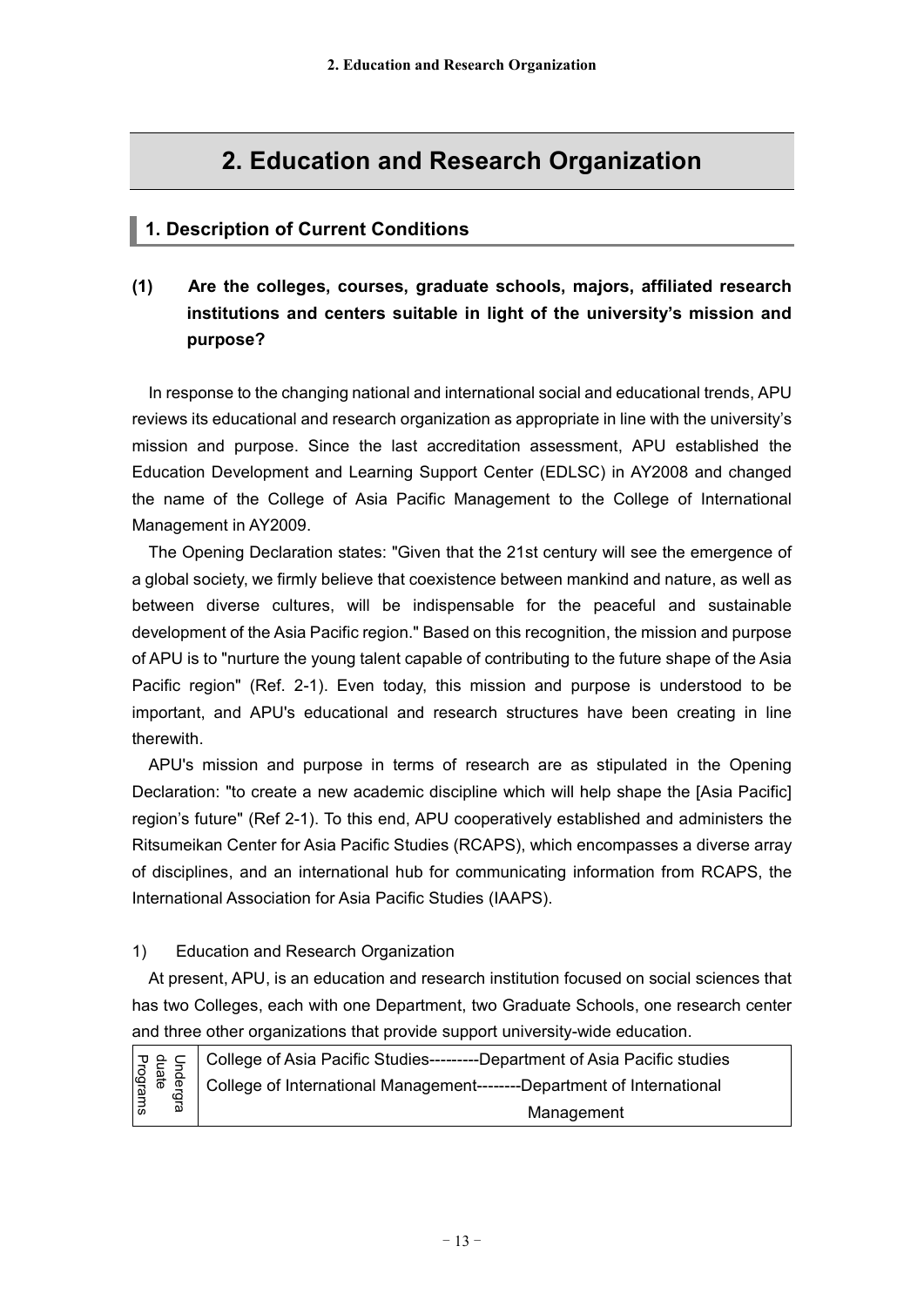| Master's<br>Programs                         | Graduate School of Asia Pacific Studies-----Major in Asia Pacific Studies           |
|----------------------------------------------|-------------------------------------------------------------------------------------|
|                                              | (Master's Program)                                                                  |
|                                              | ------Major in International Cooperation Policy                                     |
| and                                          | (Master's Program)                                                                  |
| Doctoral                                     | -----Major in Asia Pacific Studies                                                  |
|                                              | (Doctoral Program)                                                                  |
|                                              | Graduate School of Management----------------Major in Management (Master's Program) |
| <b>Affiliated</b><br>Research<br>Centers etc | Ritsumeikan Center for Asia Pacific Studies                                         |
|                                              | Media Resource Center                                                               |
|                                              | Educational Development and Learning Support Center                                 |
|                                              | Center for Language Education                                                       |

#### [1] Colleges

In light of our mission, APU's educational and research structures are oriented towards meeting the need for human resources equipped with an international perspective. With a university-wide scope, APU's educational organization is based on liberal arts and undergraduate major education with a particular focus on the field of social sciences. Although the undergraduate Colleges and Departments employ policies to provide academic content that reflects changes in social trends and human resources development needs and to enhance the quality thereof, frequent structural reorganization of the Colleges and Departments is not anticipated; however, since the opening of the university in 2000, we have made some adjustments where necessary, including changing the name of one College and boosting faculty numbers in response to increased student intake.

### [2] Graduate Schools

The Graduate Schools are designed to respond primarily to the concrete human resources needs of the countries and regions of the Asia Pacific. In accordance with APU's mission and purpose, the combined master's and doctoral program of Asia Pacific Studies was established in the Graduate School of Asia Pacific Studies in an effort to create a new academic discipline that will help shape the Asia Pacific region's future, and it serves as a fundamental part of education and research at APU. To cultivate professional practitioners, we also established the Major in International Cooperation Policy in the Graduate School of Asia Pacific Studies as well as the Graduate School of Management.

### [3] University-wide Educational Structures

APU has three university-wide educational organizations: the Media Resource Center (MRC), the Center for Language Education (CLE), and the Educational Development and Learning Support Center (EDLSC). The MRC administers all information networks at APU including the library, a fundamental piece of the education and research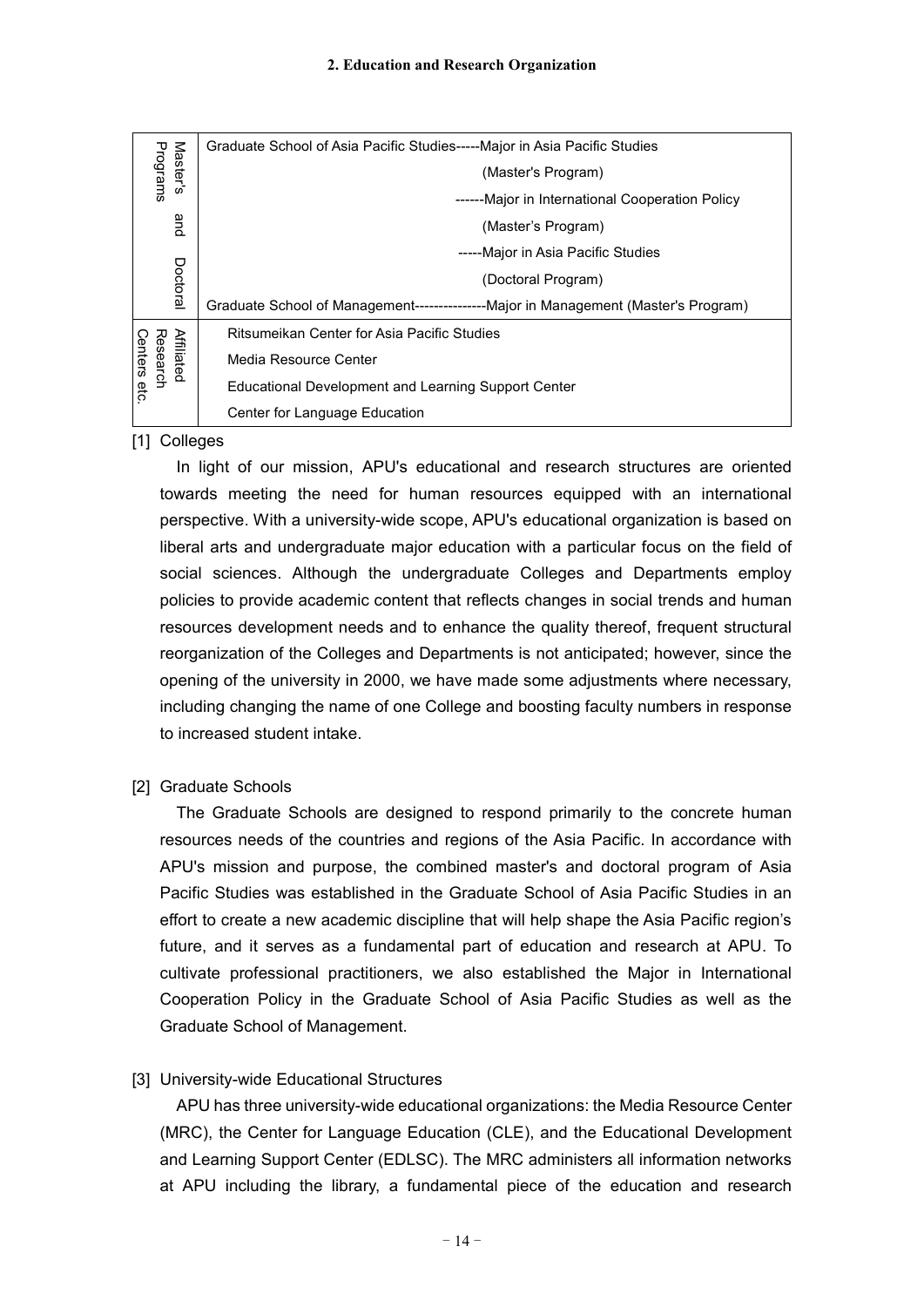infrastructure. The CLE is an important educational organization that supports dual language education by ensuring that students who enroll on either a Japanese or an English basis can become proficient in their non-basis language\* by graduation. The EDLSC was established to provide support to ensure that students from around the globe who possess diverse set of academic backgrounds can make a smooth transition into the education system offered at APU.

\* The language other than the language of enrollment. The non-basis language for Japanese-basis students is English, while the non-basis language for English-basis students is Japanese.

#### [4] Research Structure

At APU, the Ritsumeikan Center for Asia Pacific Studies (RCAPS) is responsible for the promotion of Asia Pacific-related research and for the dissemination of research achievements. This center was established in 1996, four years before APU opened. The major activities of RCAPS are as follows:

- Convocation of the Asia Pacific Conference, an international academic conference, once per year;
- Publication of the *Ritsumeikan Journal of Asia Pacific Studies* (once per year) and *Polyglossia* (twice per year);
- Convocation of RCAPS Seminars and RCAPS Current Research Seminars;
- Online publication of working papers;
- Administration of the following affiliated research centers for specified purposes:

APU Center for NEXT Generation Business and Industrial Creation (APU-NEXT); Center for Democracy Promotion; APU-Integrated Man-Biosphere Center (APU-IMAB); Digital Technologies Innovation Center.

To elaborate upon the "creation of a new academic discipline" set forth in the Opening Declaration, APU played a leading role in the establishment of the International Association for Asia Pacific Studies (IAAPS), which holds international academic conferences every year (2010: Beppu, 2011: Beppu, 2012: Hong Kong, 2013: Philippines, 2014: Korea) and publishes a journal called *Asia Pacific World* twice a year. IAAPS aims to shape and promote Asia Pacific studies and become an intellectual hub that can accumulate and disseminate research results in various academic disciplines as they pertain to the subregions of the Asia Pacific.

#### 2) Activities since Inception

Having opened in 2000, APU is still a young university. This, coupled with the fact that we have an extremely unique mission and purpose, means we need to thoroughly analyze the activities of our alumni both in Japan and abroad and examine our educational structures while keeping an eye on both domestic and international trends.

In the process of implementing the AY2011 academic reforms, we found that the mission and purpose implemented at the time of inception still held strong, and these are becoming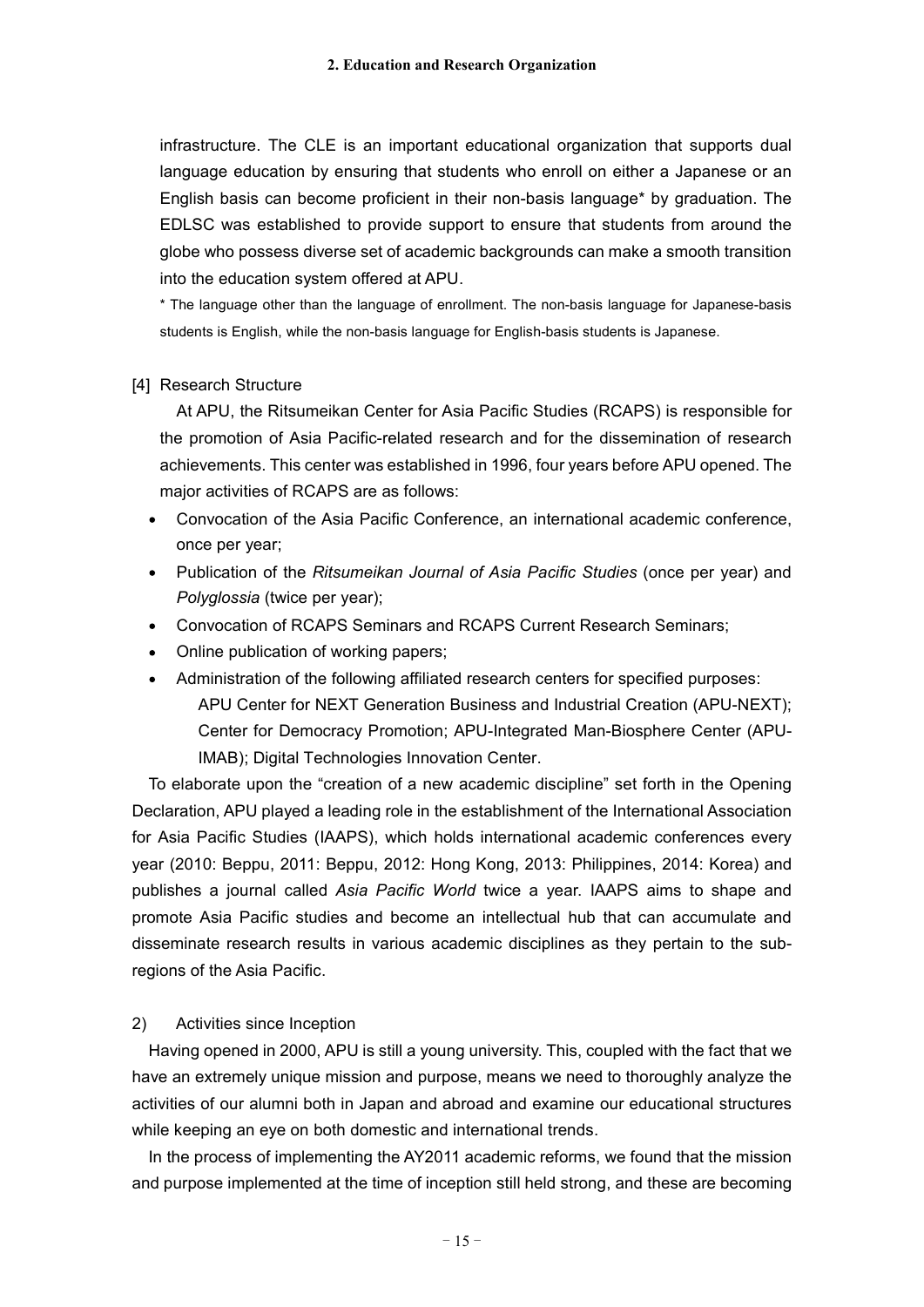increasingly important to the university. Based on this, we strive unflaggingly to enhance academic content in line with the global trend toward the assurance and improvement of quality in education.

Based on this awareness, we changed the name of the College of Asia Pacific Management to the College of International Management (in AY2009) to provide a clearer picture of the College's academic content, we implemented academic reforms based around interdisciplinary fields and an increase in student intake capacity (in AY2006), and we established the Educational Development and Learning Support Center (EDLSC; in AY2008) to respond to domestic and international educational trends and strengthen faculty development (FD). Moreover, we have undertaken measures as needed in response to social trends both at home and abroad, including changes in the advancement of higher education in the Asia Pacific region (e.g., setting country/region-specific international student admission quotas) and the need to develop graduate students into national and local government officials in the Asia Pacific region (e.g., Japanese Grant Aid for Human Resource Development Scholarship (JDS) Program, Japanese Grant Aid for Human Resource Development Scholarship for Young Chinese Leaders (JDS China), Indonesian Advanced Human Resources Development Project, Asian Development Bank Japan Scholarship Program and the Joint Japan/World Bank Graduate Scholarship Program).

We are also oriented to comprehensively engage in research on the Asia Pacific with our all-encompassing university-wide research organization, the Ritsumeikan Center for Asia Pacific Studies (RCAPS). We respond to the needs of society by flexibly administering limited-term, externally-funded research centers under the auspices of RCAPS.

## **(2) Are the education and research organizations regularly reviewed for suitability?**

Since our inception in 2000, the AY2004, AY2006 and AY2011 academic reforms have been used as turning points to review the education and research organizations at APU.

To verify whether the education organizations are in alignment with APU's mission and purpose and the demands of society, we examine our educational objectives, diploma policy, curriculum policy, educational content and methods by way of a process that consists of research and analysis conducted by the Division of Academic Affairs, discussions in the Faculty Council and Faculty Discussion Meetings, and confirmation at the University Senate Meeting. The results of the most recent review were incorporated into the AY2011 academic reforms (Ref. 2-2; Ref. 2-3; Ref. 2-4). The first full cycle of these academic reforms concluded in AY2014, and after a comprehensive review thereof, we will plan the next round of academic reforms in or after AY2015.

As for research organizations, verification is conducted by way of a process that consists of research and analysis conducted by the International Cooperation and Research Division, discussions in the Graduate School Faculty Council Meetings, and confirmation at the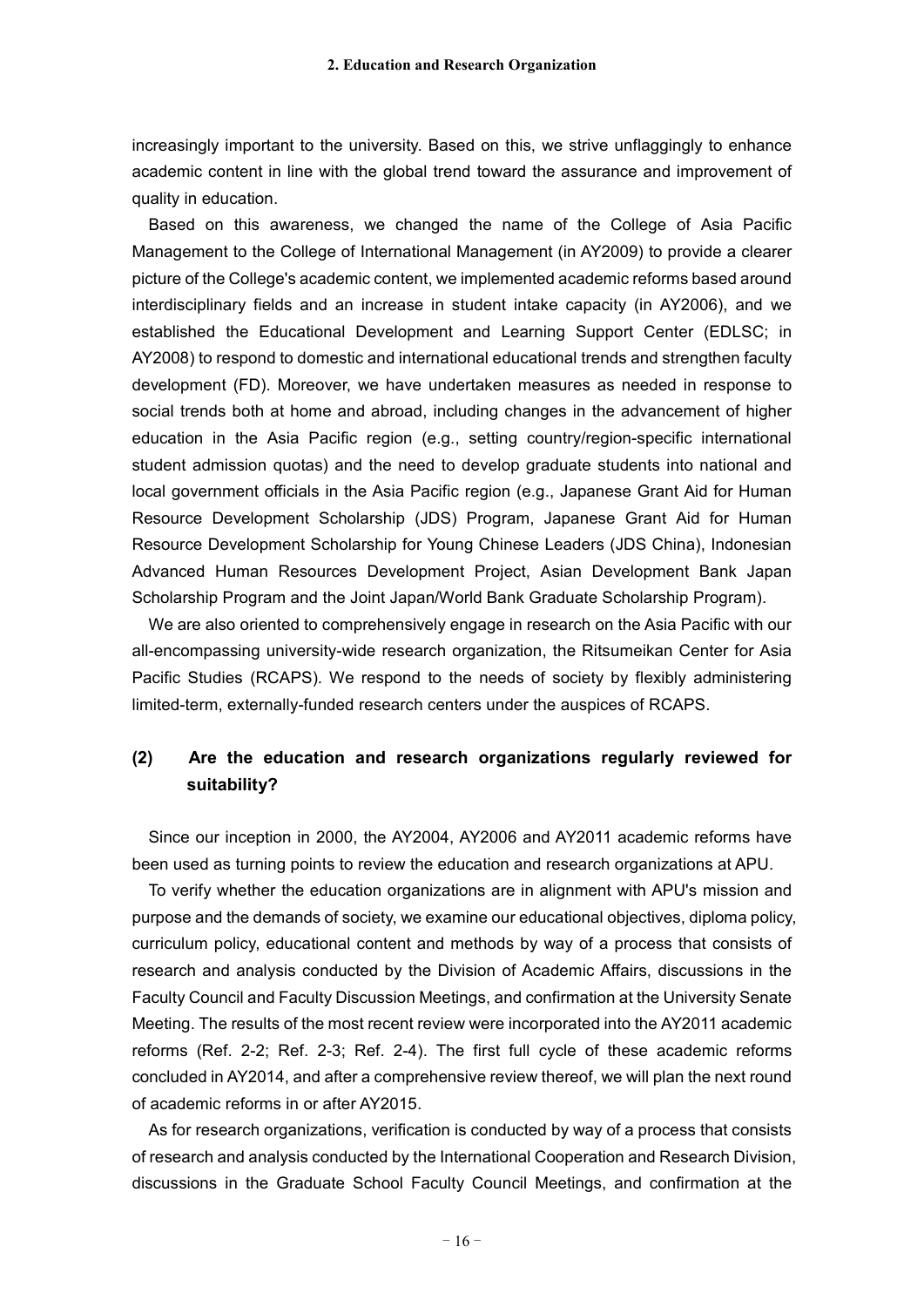University Senate Meeting (Ref. 2-2; Ref. 2-3; Ref. 2-4). Most recently, this was conducted in line with the formulation of an Academy-wide action plan when a review was conducted and a policy roadmap devised in 2011.

## **2. Assessment**

## **(1) Items that are Showing Results**

## 1) Restructuring of organizations in line with the mission and purpose

We restructure organizations as needed in response to education and research issues, as evidenced by the establishment of the Educational Development and Learning Support Center in AY2008, the renaming of the College of Asia Pacific Management in AY2009 and the inauguration of the International Association for Asia Pacific Studies in AY2010 (Ref.2- 5).

## **(2) Areas for Improvement**

Nothing in particular

## **3. Strategic Direction for the Future**

## **(1) Items that are Showing Results**

## 1) Restructuring of organizations in line with the mission and purpose

Every several years, we have reviewed our academic reforms and revised education and research organizations in response to social demands. In a four to six-year reform cycle, we will continue examine the consistency of how our education and research organizations align with the university's mission and purpose. In particular, we will focus on international compatibility when we conduct this review.

## **(2) Areas for Improvement**

Nothing in particular

## **4. Supporting Resources**

- 2-1: Declaration on the Occasion of the Opening of Ritsumeikan Asia Pacific University (same as Ref. 1-1)
- 2-2: Ritsumeikan Asia Pacific University Faculty Council Regulations